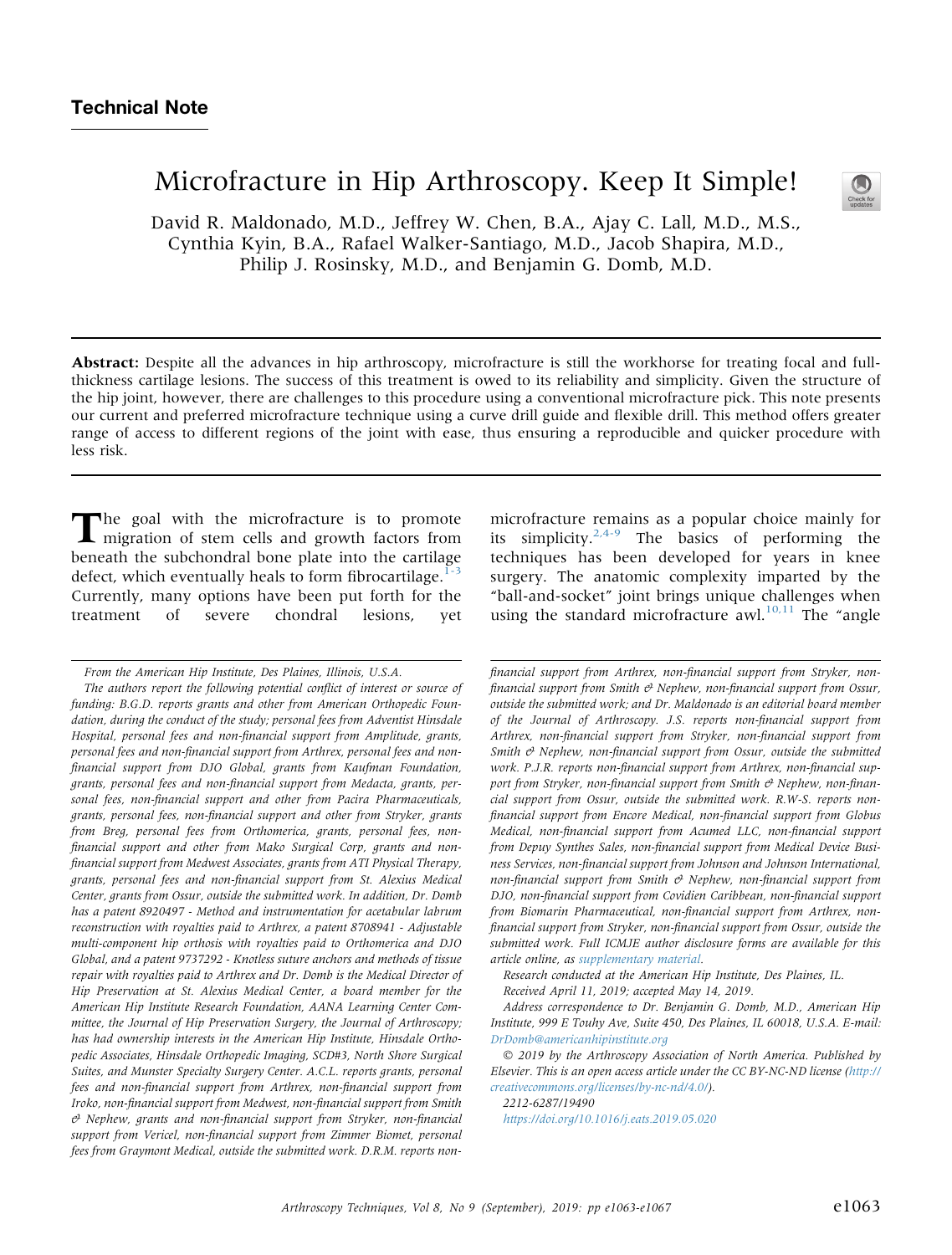<span id="page-1-0"></span>

Fig 1. Patient in modified supine position. Right hip, patient's head is to the right and feet to the right, anterior superior iliac spine is marked (\*). Portals are identified: anterolateral (AL), mid-anterior (MA), and distal anterolateral accessory (DALA).

of attack" with the awl is difficult to maintain, or even obtain, during the process. As a result, the surgeon risks slippage of the pick tip, which compromises the procedure. We present our arthroscopic microfracture technique using a curve drilling guide and flexible drill, which make this procedure reproducible and efficient.

## Surgical Technique

### Patient Preparation and Positioning

After being sedated under general anesthesia, the patient is placed in the modified supine position on the traction table (Supine Hip Positioning System; Smith & Nephew, Andover, MA) with an extra-padded post. Manual bilateral leg traction is applied to achieve full contact between the perineum and the post. The operative leg is positioned to neutral rotation and



Fig 2. Intraoperative view from the anterolateral portal with the  $70^\circ$  arthroscope in a right hip. (A) During the diagnostic assessment, a large unviable chondral flap is found  $(*)$ , and the probe from the mid-anterior portal is pointing to the cartilage defect. (B) Chondral flap has been removed. Bone-bed is prepared by stabilizing borders of the defect and removing the calcified layer. (C) While still viewing from the anterolateral portal, the  $70^{\circ}$  curve drill is inserted through the distal anterolateral accessory portal. The face of the curved guide sits perpendicular and flush to the bone-bed surface. (D) The final microfractured holes (black arrows) are shown. (A, acetabulum; FH, femoral head; L, labrum.)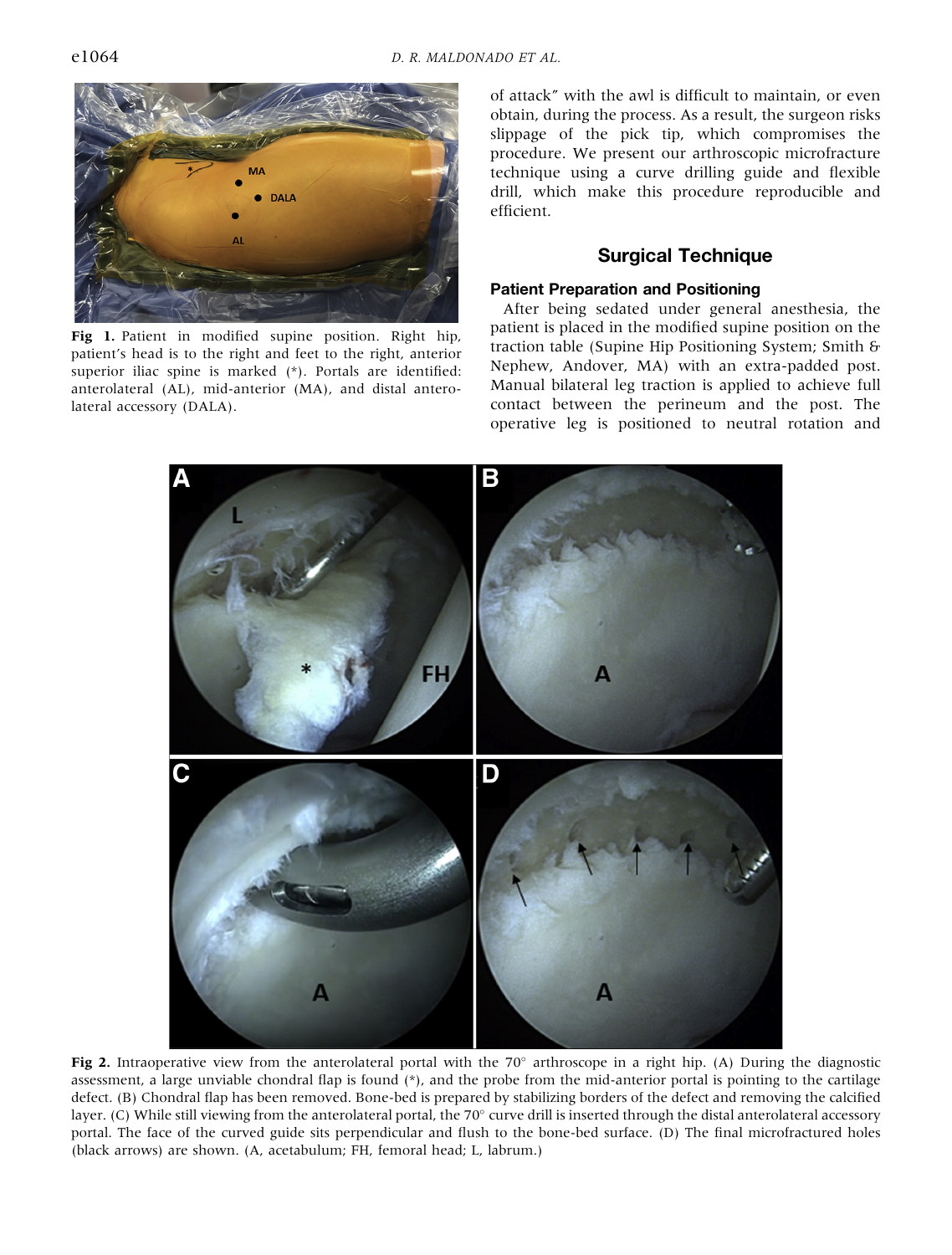<span id="page-2-0"></span>

Fig 3. Intraoperative view from the anterolateral portal with the 70 $\degree$  arthroscope in a right hip with a chondral damage to the femoral head. (A) During the diagnostic assessment, an unstable chondral lesion on the femoral head is found (\*). (B) Unstable cartilage has been removed and the borders of the defect are stabilized. The face of the 90° curved drill guide is placed flush to the subchondral bone. (C) The final holes (black arrows) are shown. (A, acetabulum; FH, femoral head.)

adduction, and the nonoperative leg is placed in  $30^{\circ}$  of abduction. The operative table is transitioned to  $8^\circ$  to  $10^{\circ}$  of Trendelenburg inclination.<sup>12</sup>

#### Fluoroscopy Technique

The C-arm is positioned on the nonoperative side of the patient and draped in sterile fashion. To obtain a true anteroposterior image of the pelvis, tilt the C-arm to

Table 1. Surgical Indications and Contraindications

compensate for the Trendelenburg inclination. Under fluoroscopy, the joint seal is broken and traction applied.<sup>13</sup>

#### Portals Placement

With the anterior superior iliac spine as an anatomic reference and fluoroscopic assessment, the anterolateral portal is created. Subsequent visualization using the 70 arthroscope will be used through this portal. The mid-

|  | <b>Table 2.</b> Advantages and Disadvantages |
|--|----------------------------------------------|
|  |                                              |

| Indications                                            | Contraindications                                                                          |
|--------------------------------------------------------|--------------------------------------------------------------------------------------------|
| $\bullet$ Focal and full-thickness<br>cartilage lesion | • Extensive cartilage defect, over<br>$2 \text{ cm}^2$                                     |
|                                                        | • Patients unwilling to commit to<br>the required and specific<br>postoperative management |
|                                                        |                                                                                            |

| Advantages                                                     | Disadvantages                                                                                                                |
|----------------------------------------------------------------|------------------------------------------------------------------------------------------------------------------------------|
| $\bullet$ Expedient<br>• Cost-effective<br>• Simple to perform | • Extended recovery time<br>• Fibrocartilage instead of hyaline cartilage<br>• Benefits may decrease at mid and<br>long term |
| • Skiving is prevented                                         |                                                                                                                              |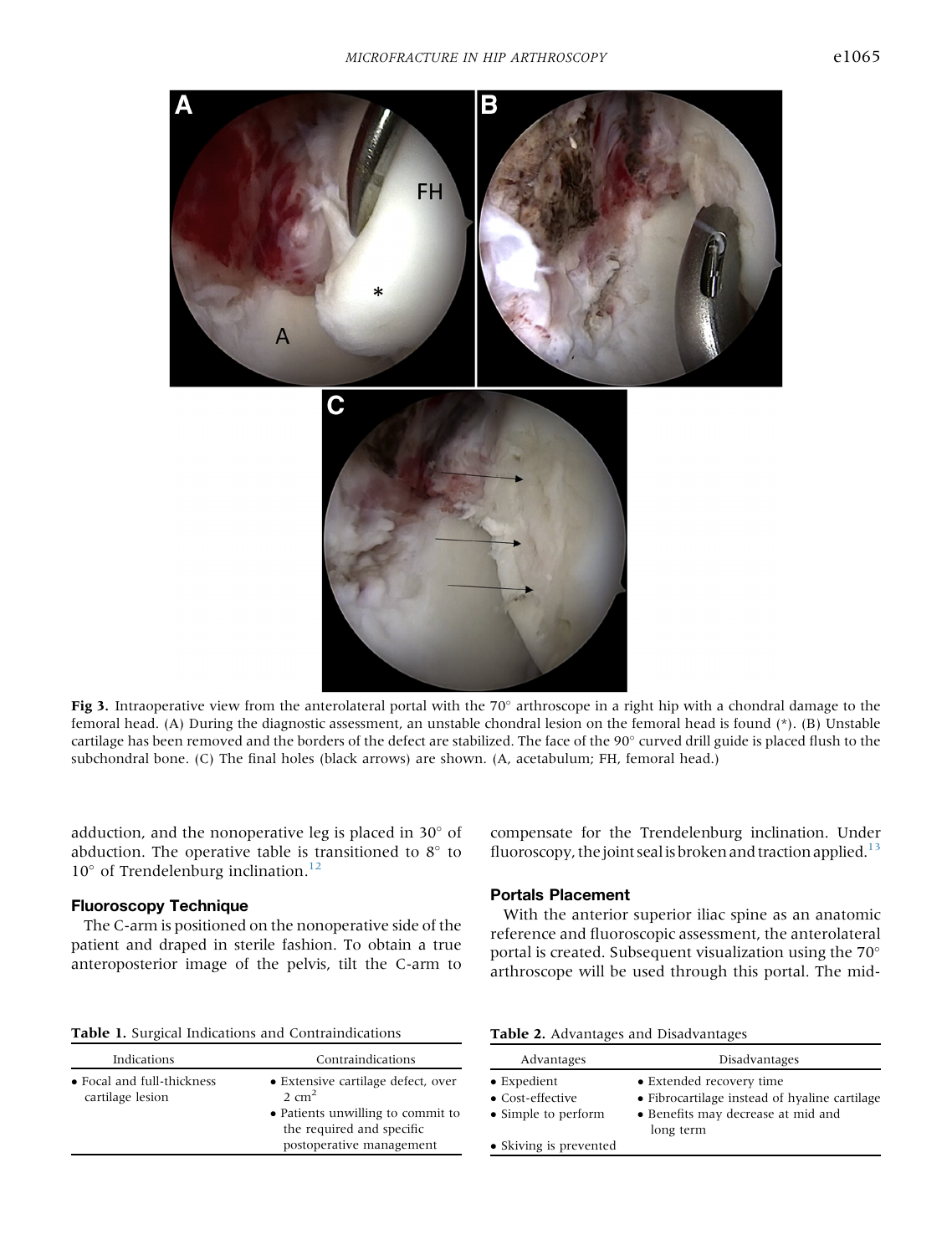<span id="page-3-0"></span>

|  |  | <b>Table 3. Pearls and Pitfalls</b> |
|--|--|-------------------------------------|
|  |  |                                     |

| Pearls                                                                                                   | Pitfalls                                                                                                               |
|----------------------------------------------------------------------------------------------------------|------------------------------------------------------------------------------------------------------------------------|
| • Prepare acetabular bone-bed and microfracture drilling before<br>anchor drilling for labral treatment. | • Inadequate bone-bed preparation, failing to remove calcified layer.                                                  |
| • Restore labral functionality with a repair or reconstruction so to<br>"seal" the bone marrow clot.     | • Inadequate space between drill holes may increase the risk of<br>fractures.                                          |
| • Before committing to drill, try different angles of approach from<br>either the MA or DALA portals.    | • Placing the drill on reverse may while retrieving the bit may<br>increase the risk of the bit breaking in the joint. |

DALA, distal anterolateral accessory; MA, mid-anterior.

anterior and distal anterolateral accessory portal are created and used for working portals  $(Fig 1).<sup>13</sup>$  $(Fig 1).<sup>13</sup>$  $(Fig 1).<sup>13</sup>$  $(Fig 1).<sup>13</sup>$  $(Fig 1).<sup>13</sup>$ 

#### Diagnostic Arthroscopy and Cartilage Assessment

A methodical diagnostic arthroscopy is performed. The ligamentum teres, acetabular notch, iliopsoas impingement sign, labral/chondrolabral junction condition, and femoral and acetabular cartilage are all assessed. Microfracture is indicated if the cartilage defect exposures subchondral bone, categorized as Outerbridge lesion IV ([Figs 2](#page-1-0) and [3](#page-2-0)).<sup>[11,14,15](#page-4-0)</sup>

# Acetabular Microfracture Technique

According to preoperative planning and intraoperative findings, perform any acetabular rim trimming before microfracture drilling. If labral repair, reconstruction, or augmentation is needed, drill holes for the anchors after the microfracture. If a chondral defect is noted and fulfills criteria for microfracture [\(Table 1\)](#page-2-0), proceed as follows.

## Bone-Bed Preparation

First, remove all unviable and unstable cartilage around the edges of the defect with a shaver. Using a ring curette, scrape away loose cartilage to create perpendicular borders around the chondral lesion site. The same should be done to the calcified layer [\(Video 1](#page-4-0)).

## Microfracture Drilling

Once the lesion site is prepared, the MicroFX OCD Osteochondral Drill System (Stryker, Kalamazoo, MI) is used. The  $70^{\circ}$  curved drill guide is introduce into the joint from either the mid-anterior or distal anterolateral accessory portal, which ever offers a perpendicular drilling trajectory relative to the bone-bed. Before drilling, ensure that that the drill bit is (1) centered and (2) assembled to reach the desired depth.

During the procedure, the arthroscope should be held by the assistant so that the surgeon can maneuver in

Table 4. Risks

- Subchondral cyst formation
- Drill bit breaking during drilling

one hand the curved drill guide and in the other the drill. Start from the periphery of defect and work towards the center, placing the holes 3 to 4 mm apart to avoid subchondral plate fractures ([Video 1](#page-4-0)). During this process, the drill should exclusively be set on the forward speed. Keep the drill on forward while retrieving from the hole. This will reduce the risk of breaking the drill bit.

After drilling, use the shaver to remove debris that may have accumulated in the joint during drilling. Cease the fluid irrigation pump to ensure bleeding from each one of the microfractured holes ([Video 1\)](#page-4-0).

## Postoperative Rehabilitation

The patient is placed in a brace (X-Act ROM Hip Brace; Donjoy, Vista, CA) for 8 weeks. In addition, use of crutches is encouraged for 8 weeks with weight-bearing restriction of up to 20% body weight.<sup>[6](#page-4-0)</sup> Gentle passive range-of-motion exercise is initiated during the first week, under the supervision of a physiotherapist.

# **Discussion**

The purpose of this technique is to offer an alternative to accomplish the microfracture procedure in such a way that overcomes the challenges of accessing regions of a joint with high surface curvature. Our indications and contraindications are described in [Table 1](#page-2-0). To achieve a reproducible and lower-risk procedure, a curved guide with a flexible drill is used to reach angles without the creation of additional portals beyond the standard ones for hip arthroscopy. Additional advantages and disadvantages are presented in [Table 2](#page-2-0). In a recent systematic review, MacDonald et al.<sup>[16](#page-4-0)</sup> concluded that favorable outcomes can be achieved after microfracture in hip arthroscopy but noted concerns regarding the potential formation of subchondral cyst.[1,10,16](#page-4-0)

Domb et al.<sup>[6](#page-4-0)</sup> published result with minimum 5-year follow-up after hip arthroscopy with microfracture for patients with symptomatic labral tears and femoroacetabular impingement. The authors reported that sustained and significant improvement in several patient-reported outcomes. Moreover, the authors also found that the outcomes did depreciate compared with those recorded at 2 years.

<sup>•</sup> Subchondral plate fracture